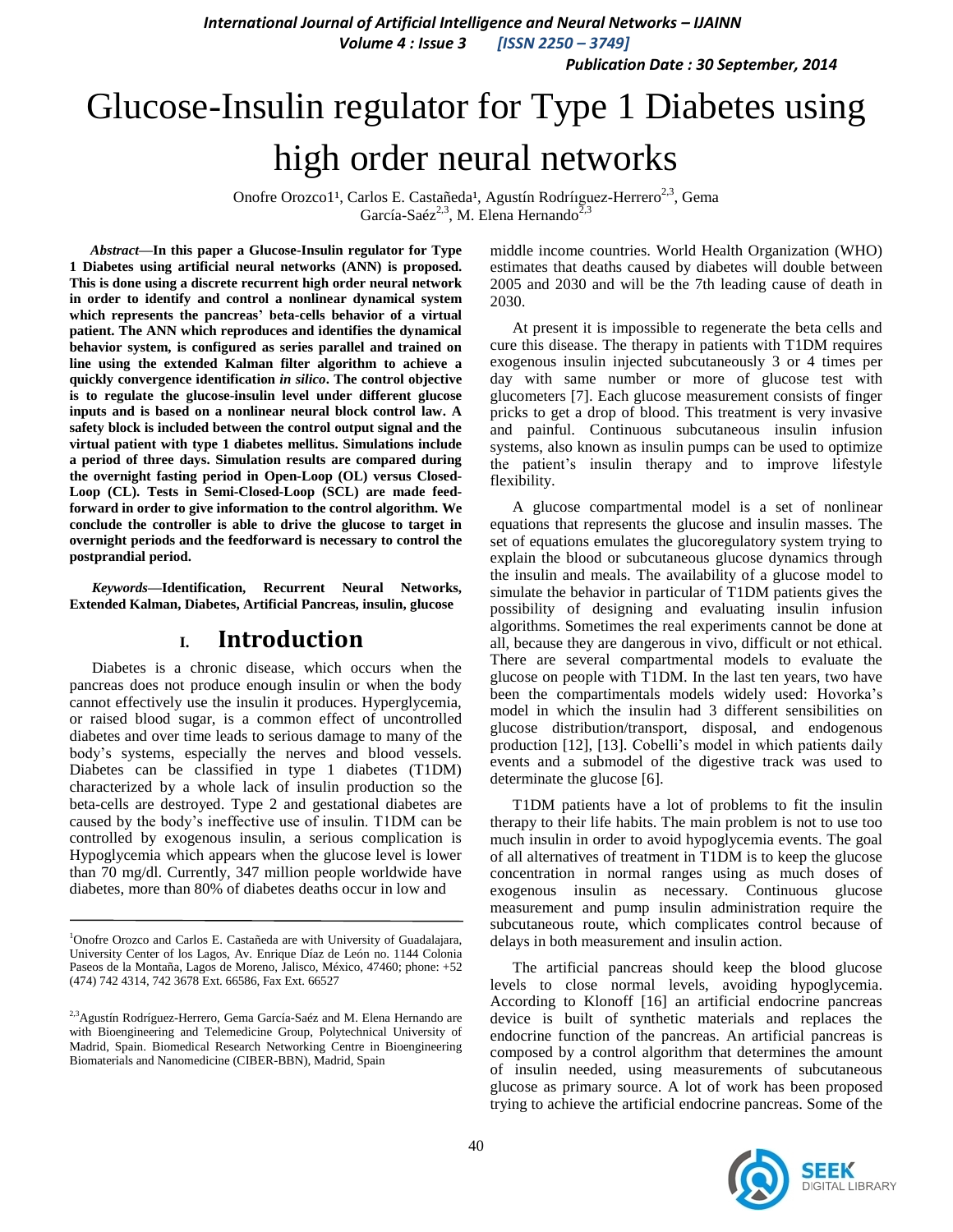CL techniques applied in diabetes to design the control algorithm include PID approximations, model predictive control, fuzzy control, and robust control. SCL control has been also evaluated as a means to reduce the peak postprandial glucose levels [3].

In control design, it is difficult to infer the behavior of the nonlinear systems which have internal or external disturbances, unknown parameters or unmodeled dynamics and delays. The ANNs have become an attractive tool in different applications such as to construct, identify, and control complex nonlinear systems [5]. A neural network is a massively parallel distributed processor made up of simple processing units, which has a natural propensity for storing experimental knowledge and making it available for use [21]. It resembles the brain in two aspects: Knowledge is acquired by the network from its environment through a learning process. Interneuron connections strengths, known as synaptic weights, are used to store the acquired knowledge.

Recurrent High Order Neural Network (RHONN) have become a well-established methodology as exemplified by their applications to identification and control of nonlinear and complex systems. The ANN control problem can be approached in two ways: direct NN control and indirect one. In the first approach, first, a control law is designed based on the plant physical model, and then, a RHONN is adopted to approximate the designed control algorithm or its parameters [10], [17]. In the second approach, first, the plant identification problem is solved. This problem consists in the selection of an appropriate RHONN identification model with parameters, which are adjusted according to an adaptive law, such that the response of the model to an input signal (or a class of input signals) approximates the response of the real system for the same input. Then, based on the designed RHONN identifier, a stabilizing or reference tracking controller is proposed [19], [9].The indirect design is very flexible, only the plant model structure (for example, relative degree) is used.

In this paper we propose a discrete-time recurrent neural network in order to identify a complete model [12], [13] and T1DM dynamics. To achieve fast learning convergence, extended Kalman filter (EKF)-based algorithms are used to train the proposed RHONN. Moreover, an identification error is considered in the design controller procedure. The proposed neural identifier fits the nonlinear block-controllable form (NBC). The block-control technique is used to ensure stability and robustness of the CL system in the presence of internal and external perturbations. In general perturbations are meal intakes, exercise, stress and alcohol intake between others, but the most important considered in this work is the carbohydrates (CHO's) intakes. A meal, composed mainly of carbohydrates, is used to stimulate the dynamic system simulating a T1DM patient. We propose an algorithm with disturbances only defined by CHO's intakes in three meals per day.

# **II. Glucose-Insulin Model**

In this work, we consider the continuous Hovorka's model that is presented in [12] because it is one of the most used and widely accepted models of the glucose-insulin metabolism. This model is discretized using the Euler method [15] and represented in states space as follows

$$
\begin{aligned} &Q_1(k+1)=Q_1(k)+T\left\{\left[\frac{f_{01}^c}{V_GG(k)}+X_1(k)\right] &Q_1(k)+k_{12}Q_2(k)\\&-f_R+U_G(k)+EGP_0\Big[1-X_3(k)\Big]\\&Q_2(k+1)=&Q_2(k)+T\Big\{X_1(k)Q_1(k)-\Big[k_{12}+X_2(k)\Big] &Q_2(k)\Big\}\\&X_i(k+1)=&X_i(k)+T\Big[-k_{ai}X_i(k)+k_{bi}I(k)\Big],\ i=1,...,3\\&I(k+1)=I(k)+T\Bigg[\frac{U_I(k)}{V_I}-k_e I(k)\Bigg]\\&S_2(k+1)=S_2(k)+T\Bigg[\frac{S_I(k)}{T_{\max,I}}-\frac{S_2(k)}{T_{\max,I}}\Bigg];\ S_1(k+1)=S_1(k)+T\Bigg[u(k)-\frac{S_I(k)}{T_{\max,I}}\Bigg]\\&\text{with}\ \ y(k)=\text{Gsc}=\frac{g}{\tau}\text{Gsc}+\frac{1}{\tau}\text{G}(k) \end{aligned}\right.
$$

$$
f_R = \begin{cases} 0.003(G(k)-9)V_G & \text{if } G(k) \ge 9mmolL^{-1}, & U_G(k) = \frac{D_G A_G t e^{\frac{t}{l} \max_{i, G}}}{t_{\max,G}}, \\ 0 & \text{otherwise} \end{cases}
$$
\n
$$
f_{01}^c = \begin{cases} f_{01} & \text{if } G(k) \ge 4.5mmolL^{-1}, \\ f_{01} \frac{G(k)}{4.5} & \text{otherwise} \end{cases}, \quad U_I(k) = \frac{S_2(k)}{t_{\max,I}}, \quad G(k) = \frac{Q_1(k)}{V_G} \text{ where}
$$

 $Q_1(k)$  and  $Q_2(k)$  represent the masses of glucose in the accessible (where measurements are made) and non-accessible compartments, respectively;  $X_1(k)$ ,  $X_2(k)$  and  $X_3(k)$  denote the remote effects of insulin on glucose distribution/transport, glucose disposal and endogenous glucose production, respectively;  $I(k)$  describes the plasma insulin concentration;  $S_1(k)$  and  $S_2(k)$  are a two-compartment chain representing absorption of subcutaneously administered short-acting insulin;  $u$  is the insulin pump infusion;  $T$  is the sampling time. In this paper we only describe the states space variables because only these matter for this work. The definition and values of these parameters can be found in [12] and [13].

In patient's continuous subcutaneous insulin infusion therapy (OL therapy) two insulin concepts exist: Basal insulin involves the insulin supply in fasting periods to keep the normal levels of glucose, usually is defined by the ratio basal in IU/h units and "Bolus priming" is the prandial insulin usually administered before each meal intake. Both concepts are calculated particularly for each T1DM patient depending of his Daily Insulin Requirements (DIR) and Insulin to Carbohydrates ratio (ICR) respectively. The OL control signal  $u(k)$  is formed as defined in equation (2):

#### $u(k)=u_{b}(k)+u_{p}(k)$

where  $u(k)$  is the total insulin bolus infusioned;  $u_b(k)$  is the basal bolus; and  $u_p(k)$  is the prandial bolus.

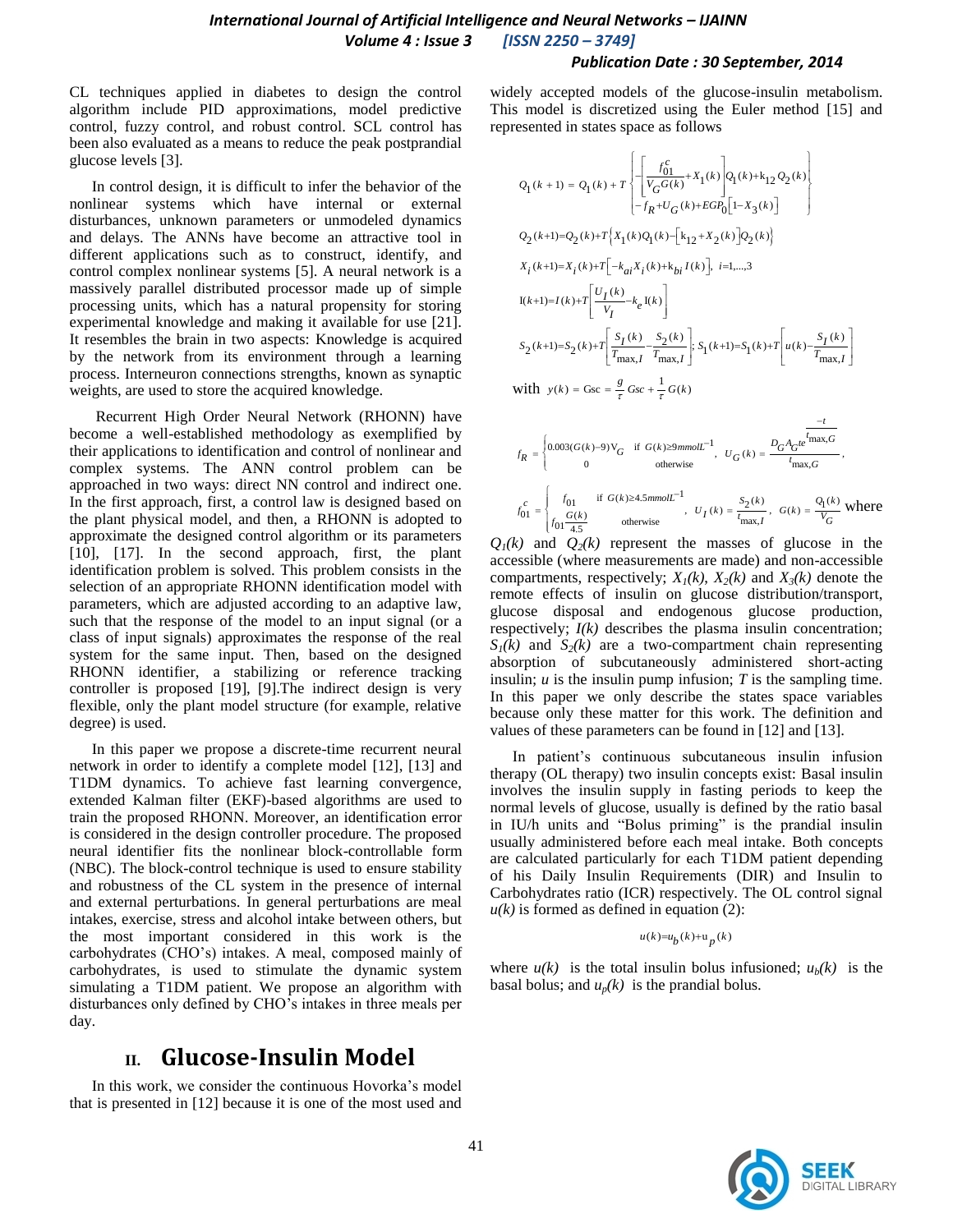# **III. Training Algorithm and NBC design**

In this section high order neural networks are explained as well as their training algorithm based on extended Kalman filter. Also the block control technique is shown.

# *A. Discrete-time recurrent high order neural network*

A high order neural network is a NN in which not only a linear combination of the components, but also of their products are considered, as it is explained in [8]. A RHONN model is flexible and allows incorporating to the neural model of a priory information about the system structure with less units. Additionally, with the RHONN it is possible to reduce the identification error by increasing the number of adjustable weights as well as the high order terms [11].

In this work we propose a RHONN represented by

$$
x^{1}(k+1) = W_{1}(k)z_{1}(x^{1}(k)) + \overline{W}_{1}x^{2}(k)
$$
  
\n
$$
x^{i}(k+1) = W_{i}(k)z_{i}(x^{1}(k),...,x^{i}(k)) + \overline{W}_{i}x^{i+1}(k)
$$
  
\n
$$
x^{r}(k+1) = W_{r}(k)z_{r}(x(k)) + \overline{W}_{r}u(k)
$$
  
\n
$$
\tilde{y}(k) = x^{1}(k), i = 2,...,r-1
$$

where  $x=(x^1, ..., x^i)^T$  represent the neural network states,  $x^i \in \mathbb{R}^{ni}$ and the numbers;  $z^{i}(\overline{\chi}^{i}(k))$  is a smooth vector valued function,  $\overline{\chi}^i(k) = (\chi^I(k), ..., \chi^i(k))^T$ ,  $W^i(k)$ ,  $i = 1, ..., r$  is the respective on-line adapted weight matrix;  $\overline{W}_i$  is a weight matrix with constant entries and *rank*( $\overline{W}_i$ )=n<sub>i</sub>. The neural network identifier (3) has the NBC form which is explained in section III-C. The parameters  $W_i$ ,  $z_i$  and  $r$  are used and described as in [4]. In this paper the discrete-time RHONN (3) is trained with the Extended Kalman Filter (EKF) algorithm.

## *B. Training algorithm based on the extended Kalman filter*

It is known that the Kalman filter estimates the state of a linear system with additive state and output noises [20],[23]. Due to the fact that the neural network mapping is nonlinear, an EKF-type is required [4]. The training goal is to find the optimal weight values which minimize the prediction error.

In this paper, we use the EKF described by

$$
w_i^j(k+1) {=} w_i^j(k) {+} \eta_i^j K_i^j(k) e_i^j(k)
$$

where

$$
K_i^j(k) = P_i^j(k) \mathbf{H}_i^j(k) \mathbf{M}_i^j(k)
$$
  

$$
P_i^j(k+1) = P_i^j(k) - K_i^j(k) \mathbf{H}_i^{jT} P_i^j(k) + Q_i^j(k)
$$

for  $i=1,...,N$ 

$$
e_i^j(k+1)=\chi_i^j(k)-x_i^j(k)
$$

where  $e_i^j(k)$  is the respective identification error,  $P_i^j(k)$  is the prediction error covariance matrix at step  $k$ ,  $w_i^j(k)$  is the *j*th weight (state) vector in the *i*th subsystem,  $\chi_i^j(k)$  is the *j*th plant state,  $x_i^j(k)$  is the *j*th neural network state,  $K_i^j(k)$  is the Kalman gain matrix,  $Q_i^j(k)$  is the state noise covariance matrix,  $R_i^j(k)$  is the associated measurement noise covariance matrix.  $M_i^j(k)$ and  $H_i^j(k)$  are computed as in [5]. For the time-varying learning algorithm proposed in this paper it is as used by [5], where matrices  $Q_i^j(k)$  and  $R_i^j(k)$  are calculated in a recursive way such that minimizes the identification error.

## *C. Block controller design*

In order to introduce the proposed method, consider a class of discrete-time nonlinear perturbed system which can be presented in the form NBC consisting of r blocks [4].

$$
\chi^1(k+1) = f^1(\chi^1(k),k) + b^1 \chi^2(k)
$$
  

$$
\chi^i(k+1) = f^i(\chi^i(k),k) + b^i \chi^{i+1}(k)
$$
  

$$
\chi^r(k+1) = f^r(\chi(k),k) + b^r \chi^2(k), u(k)
$$
  

$$
y(k) = h(\chi(k),k) = \chi^1(k)
$$

where  $\chi^i$  represents the *i*th state of the system, with  $\chi = (\chi^1, \ldots, \chi^r)^T$ ,  $\chi^1 \in \mathbb{R}^{n_i}$ . The numbers  $n_i$ ,  $i=1,\ldots,r$  define the structure of the plant and satisfy  $n_i \leq n_{i+1}$  and  $\sum_{i=1}^{r} n_i = n$ . It is assumed that  $rank\left(\frac{b^{i}( \chi^{i+1}(k))}{\partial \chi^{i+1}(k)}\right) = n_{i}, i = 1,...,r-1,$ χ χ  $\left(\frac{b^i(\chi^{i+1}(k)}{\partial \chi^{i+1}(k)}\right)=n_i,\,i=1,...,r-1,$ and

 $\left(\frac{\chi(k)u(k)}{\partial u(k)}\right) = n_r = m \ \forall \chi \in \chi,$  $rank\left(\frac{b^r(\chi(k)u(k))}{\partial u(k)}\right) = n_r = m \ \forall \chi \in \chi,$ that ensures the system (8) be

controllable. The control law now will be designed based on the NN identifier (3) updated with the EKF-type algorithm (4)-(7). Applying the block control technique [1] and using (8), we introduce the following iterative transformation:

$$
\varepsilon^{1}(k) = \chi^{1}(k) - \chi^{1}(k)
$$
  

$$
\varepsilon^{i}(k) = \chi^{i}(k) - \chi^{i}(k), i = 2, ..., r
$$

where  $\chi_d^i$  is the desired value for  $\chi^i$  and

$$
\chi_d^2(k) = b_1^{\dagger} [K_1 \varepsilon^1(k) - \tilde{f}_1(\chi^1(k), k)]
$$
  

$$
\chi_d^{i+1}(k) = b_i^{\dagger} [K_i \varepsilon^i(k) - \tilde{f}_i(\chi^i(k), k)]
$$

where  $\tilde{f}_1(x^1(k), k) = f_1(x^1(k), k) + \chi_d^1(k+1)$ , with  $i=2,...,r$  $\tilde{f}_i$ ( $\Box = f_i(\chi^1(k),..., \chi^i(k)) + \chi^i(\chi^i(k+1))$ , with  $K_i$  a Schur matrix. The transformation (9) and (10) reduces system (8) to the following form:

$$
\begin{array}{l} \vspace{2mm} \vspace{2mm} \vspace{2mm} \vspace{2mm} \vspace{2mm} \vspace{2mm} \vspace{2mm} \vspace{2mm} \vspace{2mm} \vspace{2mm} \vspace{2mm} \vspace{2mm} \vspace{2mm} \vspace{2mm} \vspace{2mm} \vspace{2mm} \vspace{2mm} \vspace{2mm} \vspace{2mm} \vspace{2mm} \vspace{2mm} \vspace{2mm} \vspace{2mm} \vspace{2mm} \vspace{2mm} \vspace{2mm} \vspace{2mm} \vspace{2mm} \vspace{2mm} \vspace{2mm} \vspace{2mm} \vspace{2mm} \vspace{2mm} \vspace{2mm} \vspace{2mm} \vspace{2mm} \vspace{2mm} \vspace{2mm} \vspace{2mm} \vspace{2mm} \vspace{2mm} \vspace{2mm} \vspace{2mm} \vspace{2mm} \vspace{2mm} \vspace{2mm} \vspace{2mm} \vspace{2mm} \vspace{2mm} \vspace{2mm} \vspace{2mm} \vspace{2mm} \vspace{2mm} \vspace{2mm} \vspace{2mm} \vspace{2mm} \vspace{2mm} \vspace{2mm} \vspace{2mm} \vspace{2mm} \vspace{2mm} \vspace{2mm} \vspace{2mm} \vspace{2mm} \vspace{2mm} \vspace{2mm} \vspace{2mm} \vspace{2mm} \vspace{2mm} \vspace{2mm} \vspace{2mm} \vspace{2mm} \vspace{2mm} \vspace{2mm} \vspace{2mm} \vspace{2mm} \vspace{2mm} \vspace{2mm} \vspace{2mm} \vspace{2mm} \vspace{2mm} \vspace{2mm} \vspace{2mm} \vspace{2mm} \vspace{2mm} \vspace{2mm} \vspace{2mm} \vspace{2mm} \vspace{2mm} \vspace{2mm} \vspace{2mm} \vspace{2mm} \vspace{2mm} \vspace{2mm} \vspace{2mm} \vspace{2mm} \vspace{2mm} \vspace{2mm} \vspace{2mm} \vspace{2mm} \vspace{2mm} \vspace{2mm} \vspace{2mm} \vspace{2mm} \vspace{2mm} \vspace{2mm} \vspace{2mm} \vspace{
$$

From (11)  $\varepsilon^{r}(k + 1)=0$  and  $u(k)$ , is the control signal necessary to close the loop. The following conditions are assumed: Only the structure of (1) is known, while the

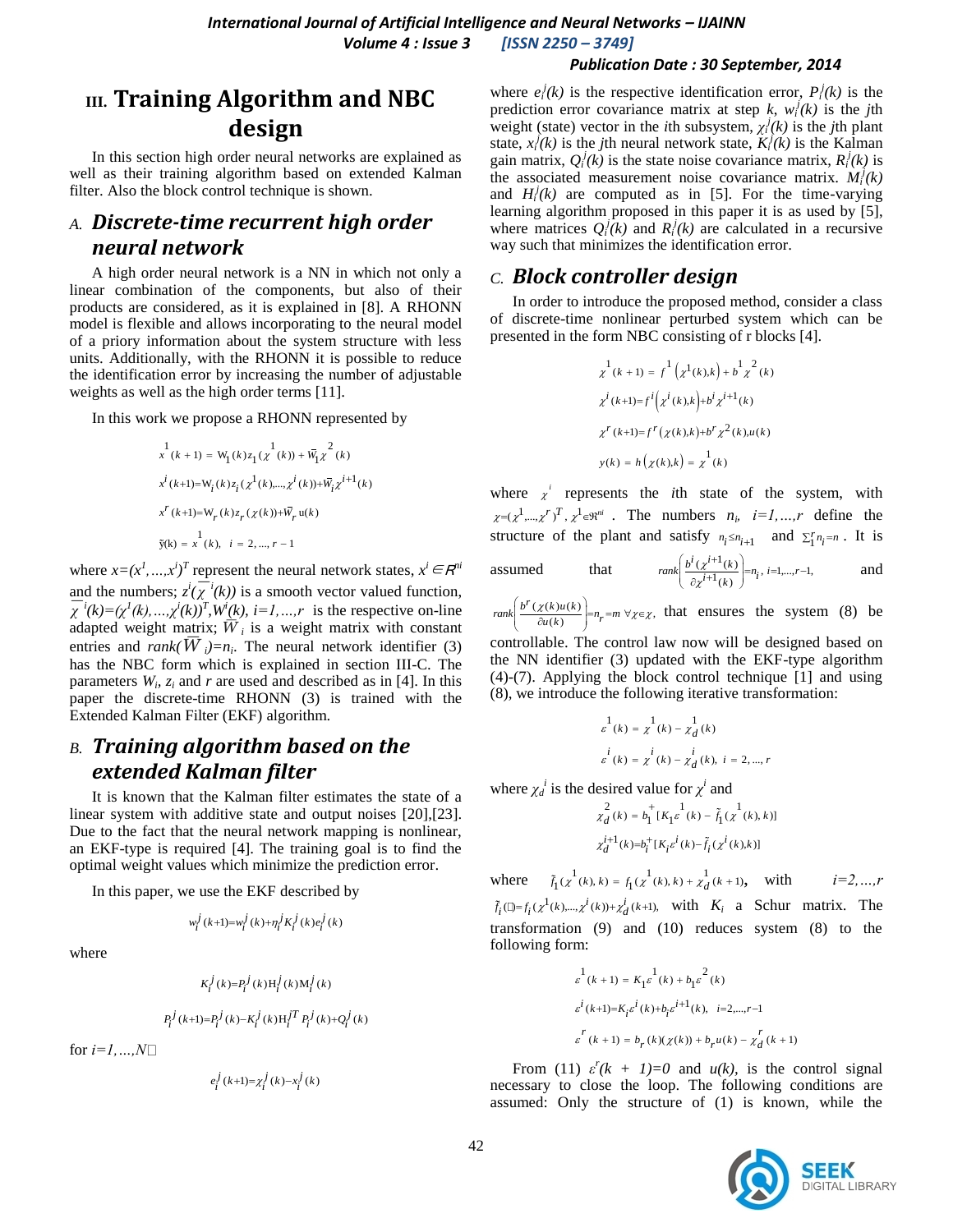*International Journal of Artificial Intelligence and Neural Networks – IJAINN Volume 4 : Issue 3 [ISSN 2250 – 3749]*

parameters and perturbations are unknown and the plant state vector  $χ$  is available for the measurement.

# **IV. Glucose-Insulin Model Identification, Control and Experiment Design**

For this work, we propose a neural identifier (12) in the form which corresponds to system structure (1). Note that the NBC form is a particular case of the triangular form where each *i*th block is linear with respect to the vector  $\chi^{i+1}$ . This applies to each subsystem of (12). The control scheme is based on the discrete-time block control. This procedure is applied to the decentralized neural identifier (12).

#### *A. Neural network identifier*

Using model (1), the following discrete-time RHONN is proposed with NBC structure (8):

$$
\begin{aligned} &x^1(k+1) = W_1(k)z_1(\chi^1(k)) + \bar{W_1}\chi^2(k)\\ &x^2(k+1) {=} W_2(k)z_2(\chi^2(k)) {+} \bar{W_2}\chi^3(k)\\ &x_1^3(k+1) {=} W_3(k)z_3(\chi^3(k)) {+} \bar{W_3}\chi^4(k)\\ &x^4(k+1) {=} W_4(k)z_4(\chi^6(k)) {+} \bar{W_4}\chi^5(k)\\ &x^5(k+1) {=} W_5(k)z_5(\chi^7(k)) {+} \bar{W_5}\chi^6(k)\\ &x^6(k+1) = W_6(k)z_6(\chi^6(k)) {+} \bar{W_6}u_c(k) \end{aligned}
$$

where  $x_l^m(k)$  is the estimate of  $\chi^i(k)$ , m=1,...,6;  $i = 1, ..., 8$  and  $l=l, ..., 3$ ,  $u_c(k)$  is the subcutaneous insulin injected at patient with T1DM which corresponds to the control signal;  $w_{i,j}(k)$  are the respective time-varying adapted weights computed with the EKF described on subsection III-B. The weights  $\bar{w}_i$  are constant positive values, which are selected initially arbitrarily and modified in order to reduce the identification error. Finally  $S(\cdot)$  is a sigmoid function defined as (13)

$$
s(\chi^{i}(k)) = \frac{1}{1 + \exp(-\beta \chi^{i}(k))}, \ \beta \rangle 0
$$

We use a neural model (12) due to the fact that the parameters, external disturbances and some dynamics of the plant (1) to be controlled are unknown. Then, to approximate the plant complete model (1), we propose a neural identifier (12) which reproduces the behavior of the plant, without the identification of the plant parameters.

The advantage of the neural identifier (12) is that it allows the application of the block control described in subsection III-C. So, the control algorithm will be designed based on the proposed NN identifier (12).

## *B. Block Controller Design*

Considering a full state measurements, the control objective is to develop the insulin dosification to bring the glucose concentration at normoglycemia level, using the discrete-time block control technique define

$$
z^{1}(\chi^{1}(k)) = \begin{bmatrix} S(\chi^{1}(k)) \\ S(\chi^{1}(k))S(\chi^{3}(k)) \\ S(\chi^{5}(k)) \end{bmatrix}, z^{4}(\chi^{6}(k)) = S(\chi^{6}(k))
$$
  

$$
z^{2}(\chi^{2}(k)) = \begin{bmatrix} S(\chi^{2}(k)) \\ S(\chi^{3}(k))S(\chi^{1}(k)) \\ S(\chi^{2}(k))S(\chi^{4}(k)) \end{bmatrix}, z^{5}(\chi^{7}(k)) = S(\chi^{7}(k))
$$
  

$$
z^{3}(\chi^{3}(k)) = \begin{bmatrix} S(\chi^{3}(k)) \\ S(\chi^{4}(k)) \\ S(\chi^{5}(k)) \end{bmatrix}, z^{6}(\chi^{8}(k)) = S(\chi^{8}(k))
$$

with

$$
w_1 = \begin{bmatrix} w_{11}(k) & w_{12}(k) & w_{13}(k) \end{bmatrix}, \ w_2 = \begin{bmatrix} w_{21}(k) & w_{22}(k) & w_{23}(k) \end{bmatrix},
$$
  

$$
w_3 = \begin{bmatrix} w_{31}(k) & 0 & 0 \ 0 & w_{32}(k) & 0 \ 0 & 0 & w_{33}(k) \end{bmatrix}, \ w_4 = \begin{bmatrix} w_{41} \end{bmatrix}, \ w_5 = \begin{bmatrix} w_{51} \end{bmatrix}, \ w_6 = \begin{bmatrix} w_{61} \end{bmatrix}
$$
 and

 $\begin{aligned} \begin{bmatrix} 0 & 0 & w_{33}(k) \end{bmatrix} \\ \bar{w}_1 = \bar{w}_1, \ \ \bar{w}_2 = \bar{w}_2, \ \ \bar{w}_3 = \begin{bmatrix} \bar{w}_{31} & \bar{w}_{32} & \bar{w}_{33} \end{bmatrix}, \ W_4 = \bar{w}_4, \ \ \bar{w}_5 = \bar{w}_5, \ \ \bar{w}_6 = \bar{w}_6 \end{aligned}$ The high order term is given by the product of activation functions  $S(\cdot)$  (13) in (14).

At the first step, let us define  $\chi_d^{-1}(k)$  the glucose level concentration reference. To control the glucose level, we define the  $\varepsilon^l(k)$  as

$$
s^1(k) = \chi^1(k) - \chi^1_d(k) = \chi^1(k) - \chi^1_d(k) + \Delta^1(k)
$$
 (1)

where  $\chi_d^1(k)$  is the desired value for  $\chi^1(k)$ ,  $\chi^1(k)$  is the estimation for  $\chi^1(k)$  and  $\chi^2(k)$  is the identification error. Applying the block control technique for the first block on the neural network identifier (12), we have

$$
\int_{\mathcal{E}}^{1} (k+1) = \tilde{f}_1(x^{1}(k), k) + \bar{w}_1 x^{2}(k) + \tilde{\Delta}^{1}(k) = k^{1} \mathcal{E}(k) + \tilde{\Delta}^{1}(k)
$$
 (2)

where  $\tilde{f}_1(\chi^1(k),k) = W_1(k)\chi^1(\chi^1(k)) - \chi^1_d(k+1)$ ,  $\Big| k^1(1, k^1\chi^1(k))$  is the desired dynamics for  $\varepsilon^1(k)$  and  $\tilde{\Delta}^1(k)=\Delta^1(k+1)$ . Then the desired value  $\chi_d^2(k)$  for  $\chi^2(k)$  is calculated from the first block on (12) as

$$
\chi_d^2(k) = \left[\bar{w}_1\right]^{-1} \left[\tilde{f}_1(\chi^1(k),k) + k^1 \varepsilon^1(k)\right] \tag{3}
$$

At the second step, given  $\chi_d^2(k)$  as the desired value for the glucose mass  $\chi^2(k)$ , a second error  $\varepsilon^2(k)$  is defined as

 $\kappa^{2}(k) = \chi^{2}(k) - \chi^{2}(k) = \chi^{2}(k) - \chi^{2}(k) + \Delta^{2}(k)$ 

and applying the block control technique for the second block on (12), we have

$$
\varepsilon^{2}(k+1) = \tilde{f}_{2}(x^{2}(k),k) + \bar{w}_{2}x^{3}(k) + \tilde{\Delta}^{2}(k) = k^{2}\varepsilon^{2}(k)
$$

where  $\tilde{f}_2(x^2(k),k) = W_2(k)z^2(x^2(k))$ ,  $|k^2| \langle 1, k^2 e^2(k) \rangle$  is the desired dynamics for  $\varepsilon^2(k)$  and  $\overline{\Delta}^2(k) = \overline{\Delta}^2(k+1)$ . Thus, applying the

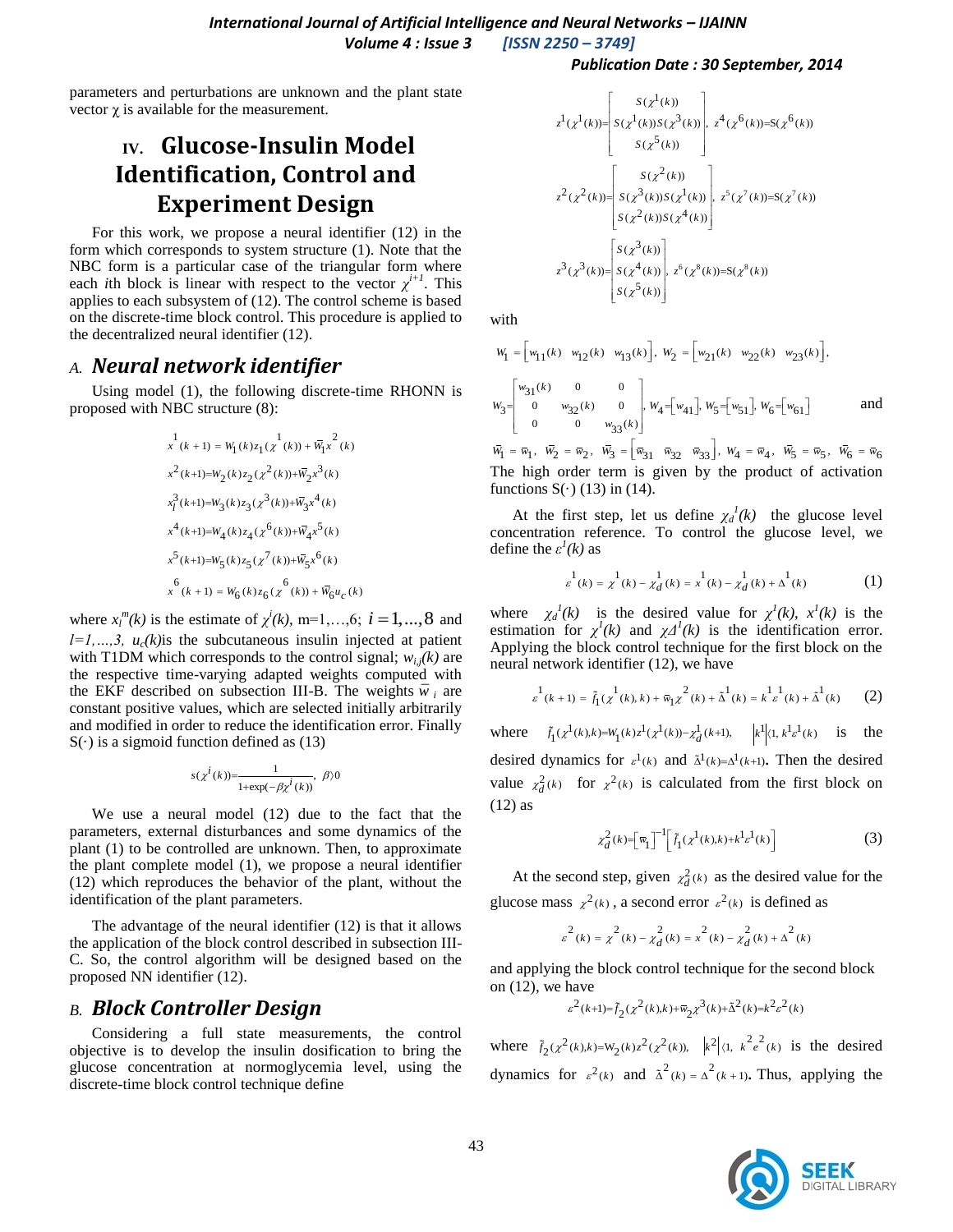block control procedure for each block of the system (12) the control value  $u_{cl}(k)$  is calculated as follows

$$
u_{cl}(k)\!\!=\!\!\left[\bar{W}_{\!6}\right]^{-1}\!\!\left[\tilde{f}_{6}(\chi^{6}(k)\!,\!k)\!+\!k^{6}\varepsilon^{6}(k)\right]
$$

where  $\tilde{f}_2(x^2(k), k) = W_2(k)z^2(x^2(k))$ ,  $\left| k^6 \right| (1, k^6 e^6(k))$  is the desired

dynamics for  $\varepsilon^6(k)$  and  $\tilde{\Delta}^6(k)=\Delta^6(k+1)$ 

The basal insulin is preprogrammed by the endocrine doctor and this insulin is released during the day. The preprandial boluses are calculated by each T1DM patient and administrated fifteen minutes before to each meal. The control algorithm uses this information to make a better adjust of glucose concentration. Then the basal insulin is added to insulin proposed by the control algorithm. The control signal in SCL of (2) is formed as follows

$$
u_c(k) = u_{cl}(k) + K_b u_b(k) + K_p u_p(k).
$$

Where  $K_b$  and  $K_p$  modulate basal insulin  $(u_b(k))$  and preprandial insulin  $(u_p(k))$  respectively.

## *C. Safety system*

The following safety conditions are included to limit, approximate and include the necessary requirements that the controller should have in case of being applied to T1DM patients: The controller only supplies insulin, cannot remove it (control in one-way) and if the glucose concentration is below the action level of hypoglycemia the insulin pump is suspended; for every 30 minutes of suspension one microbolus of insulin is supplied to prevent catheter occlusion.

Considering the safety system conditions the control signal is transformed as follows

$$
u_s(k)=f(u_c(k)+K_bu_b(k)+K_pu_p(k)\qquad \qquad (4)
$$

where *f* is the safety function;  $K_b$  and  $K_p$  modulate basal insulin  $(u_b)$  and preprandial insulin  $(u_n)$  respectively.

Finally, insulin delivery is quantified with a resolution of 50mU insulin according to the resolution of current commercial infusion pumps.

## *D. Experiments design*

The simulation is based on a standard diet therapy for all the patients composed of the following amount of CHOs: 41gr. at breakfast, 60gr. at lunch and 57gr. at dinner. Basal insulin  $u<sub>b</sub>$  and insulin to carbohydrates ratio (ICR) necessary to compute the dosage of preprandial insulin  $u_p$  are described for each T1DM patient on table I.

We simulated three days to ensure that the same initial conditions at second night; we compare OL therapy vs closeloop automatic control. In open- loop, T1DM patients have a insulin pump therapy that consists in calculating insulin doses according to their own DIR for basal insulin and ICR for preprandial insulin. The basal insulin is preprogrammed by the endocrinologist and this insulin is released by the insulin pump along the day. The preprandial boluses are calculated by each T1DM patient and administered generally in advance to the start of a meal intake (e.g.15 minutes before). The control algorithm uses this information to make a better adjustment of glucose concentration.

| × |
|---|

| Patient              |      |      |      |      |      | o    | average |
|----------------------|------|------|------|------|------|------|---------|
| <b>ICR</b><br>(UIgr) | 0.13 | 0.1  | 0.12 | 0.1  | 0.11 | 0.12 | 0.1     |
| Basal<br>(UJ/h)      | 0.89 | 0.95 | 0.9  | 1.05 | 0.9  | 1.1  | 0.8     |

The following experiments are defined: Experiment one: The first test consists on administering 50% of preprandial boluses in open-loop; the same amount of preprandial insulin is given to CL configuration, using a SCL configuration. The reference signal is set to 90 mg/dl. Experiment two: The second test proposes four different signal references to the neural control algorithm which are: 80, 90, 100 and 110 mg/dl and keep the 50% preprandial boluses in order to show the accuracy of the control algorithm. Experiment three: The last test consists on showing the effect of feed-forward percentage of preprandial boluses; here we present the full CL (0% feedforward) compared with the values of 50 and 100% feedforward.

# **V. Simulation Results**

In this section the simulation results are described corresponding to identification and control proposed in this work for glucose-insulin regulatory system with structure (1).

## *A. Identification*

For the identification process, we consider the complete plant state and output measurement; we also add white noise to state and measurement processes to system with structure (1). The covariance matrices  $Q_i^j(k)$  and  $R_i^j(k)$  are initialized as diagonal matrices with random entries. These initial values are adjusted recursively in order to improve the neural identification process, as is explained in subsection III-B it is important to note that the proposed method presents good identification and the convergence time is very fast. To simulate the system we use a step time of 1 second. The convergence time is 20 sampling steps approximately and tracking performance is verified for all  $\chi^i(k)$  variable states. We only show the output identification in figure 1 to demonstrate the accuracy of the proposed RHONN in subsection IV-A.

## *B. Control*

The 6 virtual adult patients included in [13] were simulated. In experiment 1 Figure 2 the whole time window is considered, while in experiment 2 Figure 3 only the overnight period is considered (10 pm-7:45 am) and in experiments 3 Figure 4 only the postprandial period is considered (7:45 am-1:45 pm). In experiments 1 and 2 proposed in subsection IV-D1 and subsection IV-D2, respectively, initial glucose was the same in the OL and CL sessions, while in experiments 3 described in subsection IV-D3 the initial glucose has different

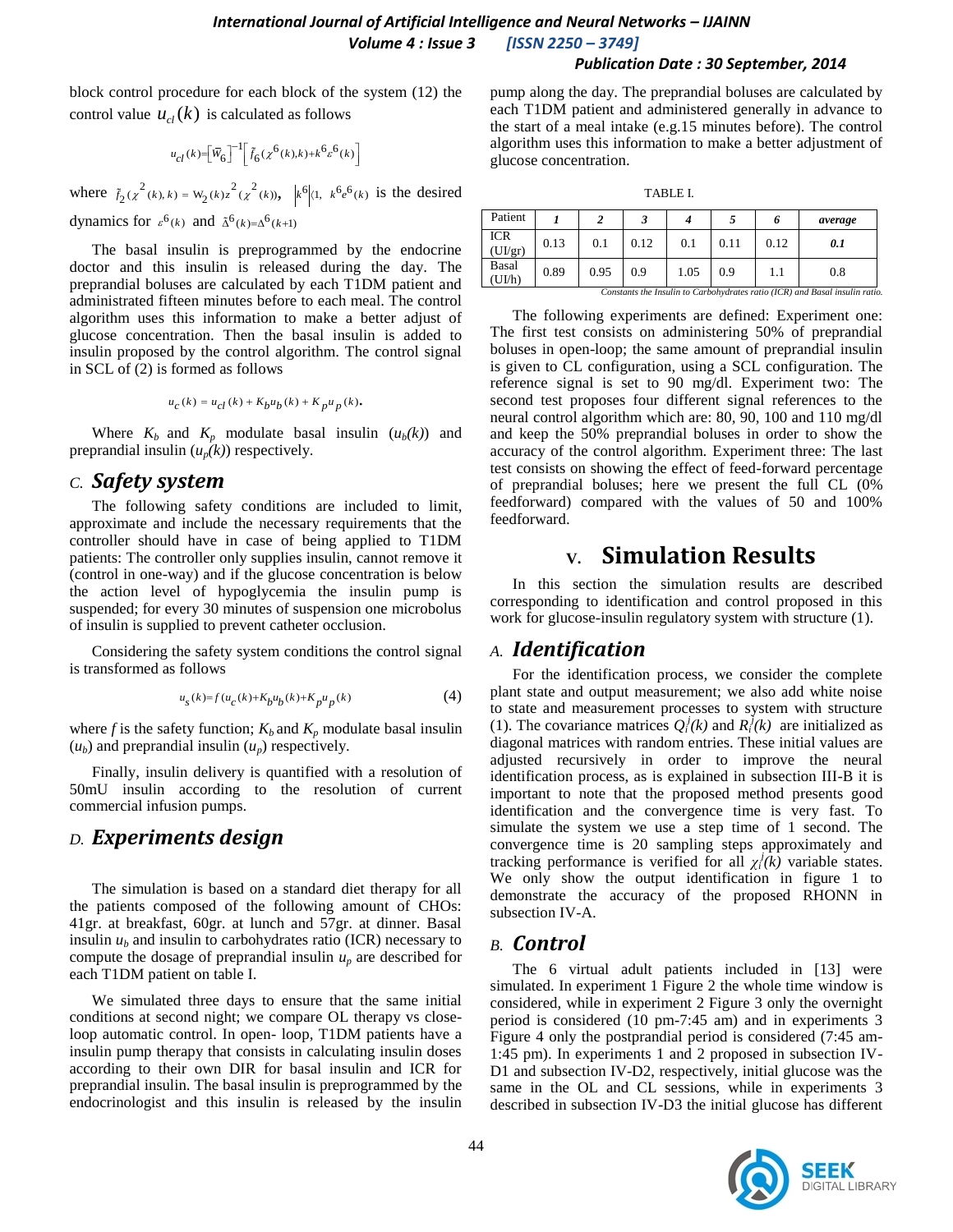values due to previous CL basal control, we can see the three CL experiment starting in same glucose value.



Figure 1. Output identification: glucose concentration  $\chi^I(k)$  (dashed line); variable  $x^1(k)$  identification with the EKF method (bold line).



Figure 2. Experiment 1, Response NBC controller comparison OL (blue) vs CL (red) (target 90 mg/dl) for six patients. Overnight (10 pm second day-7:45 am third day) and postprandial (7:45am-1:45pm third day) periods.



Figure 3. Experiment 2, Six patient median NBC controller comparison OL (blue) vs four target CL(red). Only overnight (10 pm second day-7:45am third day) period is showed.

Summarizing the experiment 1 as the average of six patients. At overnight, the mean glucose is reduced by 13.5 mg/dl and minimum glucose (percentile 2.5%) by 14.8mg/dl; Standard deviation (SD) is decreased in both cases. The timein tight glucose range 70-140 mg/dl is increase from 70.9±36.2 to 84.9±9.3 mg/dl. However in postprandial period no statistical differences were found. The insulin supplied in CL is greater than OL in both periods, for this reason the mean and percentile 2.5% is reduced.

The summarizes of experiment 2 as the average of six patients. At overnight period the mean or percentil 2.5% is driven to reference level, although this one is not achieved. The time in tight target evaluation shows not statistics differences between the four glucose target used. The insulin supplied is reduced when the glucose target is increased.





Figure 4. Experiment 3, Six patient median NBC controller comparison OL (blue) vs three different feedforwad (target 90 mg/dl) CL(red): 0% full CL and 100% basal control. Only postprandial (7:45 am- 10:45 pm third day) period is showed.

The experiment 3 can be summarized as the average of the six patients. At postprandial period the mean glucose is increased when the feed-forward is reduced. In full CL there are hypoglycemic events 0.5±1.1%.

## **VI. DISCUSION**

Our methodology supposes that the model parameters and perturbations are unknown, this happens in the real life. But we have assumed too that the structure is known with Hovorka's model. Other models would give different structures and therefore different results, further works must focus in this matter. Also, we have suppose that the all states are measurable but to build the endocrine artificial pancreas only the subcutaneous glucose and insulin boluses are available. Deep studies have to focus in the design of a states observer.

We have chosen a target glucose of 90 mg/dl. Choosing a reference higher could induce hyperglycemia states. However if the target glucose was less than 90 mg/dl more hypoglycemia events would appear. In overnight period CL reduces hyperglycemic time  $(140\pm180 \text{ mg/dl})$  26.5% $\pm$ 36.7 vs 12.7%±7.7 because in OL therapy the medician decides a basal ratio to keep the glucose far of 70 mg/dl. The 50% bolus priming feed-forward avoids the subjectivity in the prandial insulin through the ICR, the subjectivity may be due to stress situations, fats and proteins together with CHOs in the meals and the more important, the patients diabetologic education. The 50% of bolus priming that defines the feedforward in CL vs 100% in OL therapy causes that the postprandial CL glucose was slightly greater than in OL conditions  $(153.8\pm13.5 \text{ vs } 158.5\pm23.8 \text{ mg/dl}).$ 

While the experiment 2 demonstrates that the NBC controller can drive the basal glucose, the exact target are not reached because we have suppose  $K_b = 1$  for every patients. Further work may be focused to fit  $K_b$  each patient in order to get every glucose target. The experiment 3 demonstrates that the full CL glucose average (without feedforward information) is the worse  $(182.5\pm 28 \text{ mg/dl})$  and the control with basal control (with 100% feedforward) is the best  $(132.9\pm18.5$ mg/dl), even it get better OL (153.8±13.5 mg/dl). The reason of this behavior is the amount of insulin supply in advance respect the meal. When the feedforward no exist, the controller have to calculate the insulin dose, but it do not realize until the glucose is increasing due a meal. This

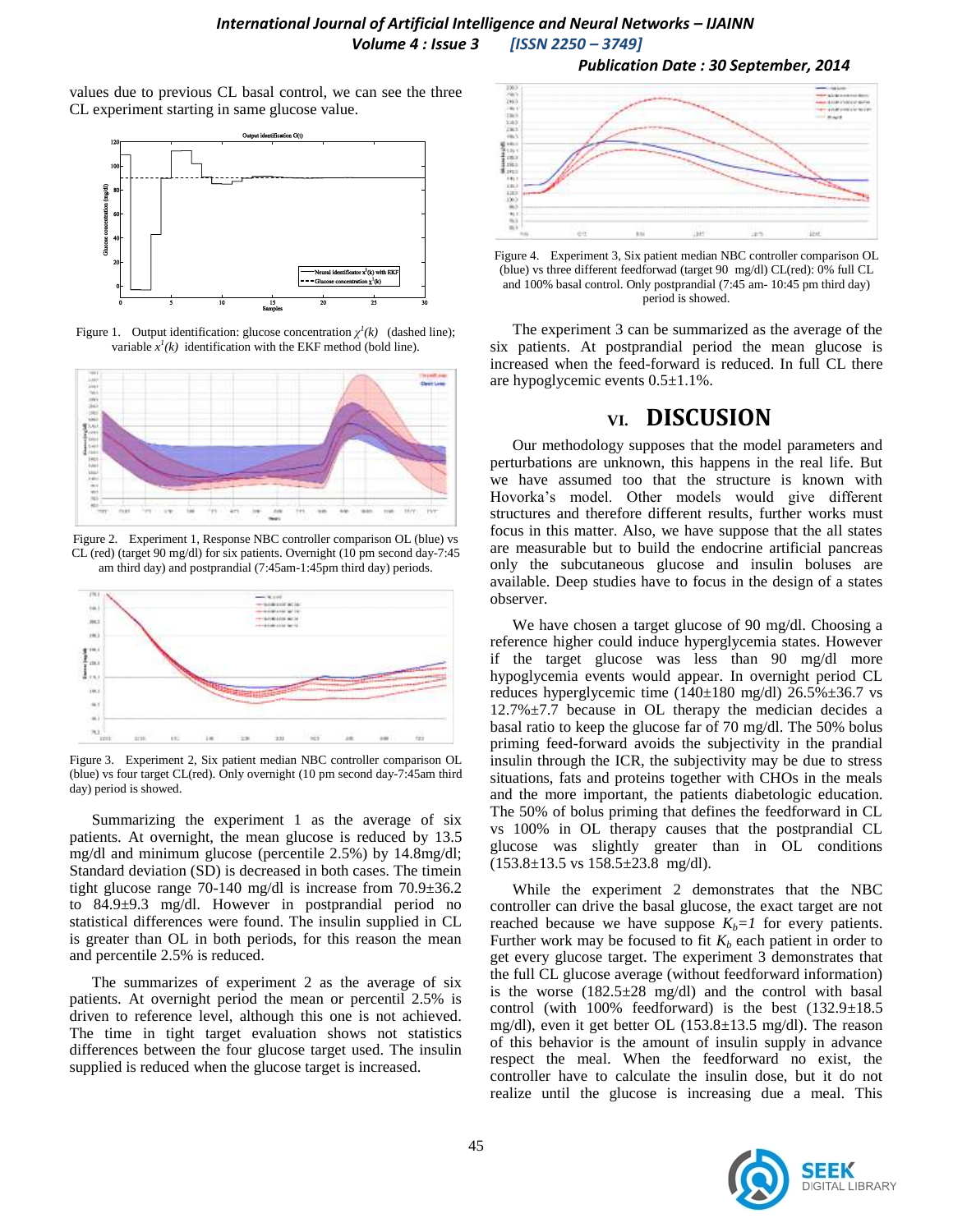situation generates a delay it causes instability in the controller.

## **VII. CONCLUSIONS**

This paper provides an alternative for regulating a glucoseinsuline system using artificial neural networks. This is possible to make by proposing a discrete-time recurrent neural identifier in order to reproduce the dynamical behavior of a discrete-time virtual patient model with T1DM. This neural identifier is trained with a time-varying learning algorithm called extended Kalman filter where a quickly convergence identification in silico is obtained by reducing the measurement and process noises covariance matrices. The block control technique is used to regulate the glucose-insulin level under different glucose inputs. Results obtained of the different experiments show that the controller designed is able to drive a glucose concentration to a desired level with various scenarios.

#### *Acknowledgment*

This work was supported by CONACYT (México) under scholarship number 284966 with support 350765.

#### *References*

- [1] A. G. Loukianov, J. M. Cañedo, V. Utkin, and J. Cabrera-V'azquez, "Discontinuous Controller for Power Systems: Sliding-Mode Block Control Approach", IEEE Transactions on Industrial Electronics, vol. 51, no. 2, pp. 340-353, Apr. 2004.
- [2] A. Isidori, Nonlinear control systems, Springer-Verlag, London, Great Britain, 1992.
- [3] Agustín Rodríguez-Herrero, Carmen Pérez-Gandía, Mercedes Rigla, Alberto de Leiva, Enrique J. Gómez and M. Elena Hernando, "A Simulation Study of an Inverse Controller for Closed- and Semiclosed-Loop Control in Type 1 Diabetes", Diabetes Technology & Therapeutics, Volume 12, Number 2, 2010.
- [4] C. E. Castañeda, A. G. Loukianov, E. N. Sanchez, B. Castillo-Toledo, "Discrete-Time Neural Sliding-Mode Block Control for a DC Motor With Controlled Flux", IEEE Transactions on Industrial Electronics, vol. 59, no. 2, pp. 1194-1207, Feb. 2012.
- [5] Carlos E. Castañeda and P. Esquivel, "Decentralized neural identifier and control for nonlinear systems based on extended Kalman filter", Elsevier Neural Networks, vol. 31, pp. 81-87, July 2012.
- [6] Chiara Dalla Man, Robert A. Rizza, and Claudio Cobelli, "Meal Simulation Model of the Glucose-Insulin System", IEEE Transactions on Biomedical Engineering, Vol. 54, No. 10, october 2007.
- [7] DCCT Research Group 1993, "The effect of intensive treatment of diabetes on the development and progression of long-term complications in insulin-dependent diabetes mellitus", New England Journal of Medicine, vol. 329, pp. 977-986.
- [8] E. B. Kosmatopoulus, A. Manolis, and P. A. Ioannou, "Dynamical neural networks that ensure exponential identification error convergence", Neural Networks, vol. 10, pp. 299-314, 1997.
- [9] E. N. Sanchez, A. Y. Alanis, and G. Chen, "Recurrent neural networks trained with Kalman filtering for discrete chaos reconstruction", in Proc. Asian-Pacific Workshop Chaos Control Synchronization, Melbourne, Australia, 2004, pp. 5559.
- [10] F. J. Lin and R. J. Way, "Sliding mode controller slider-crank mechanism with fuzzy neural network", IEEE Trans. Ind. Electron., vol. 48, no. 1, pp. 6070, Feb. 2001.
- [11] G. A. Rovithakis and M. A. Chistodolou, Adaptive Control with Recurrent High-Order Neural Networks, Springer Verlag. New York, USA, 2000.
- [12] Hovorka Roman, Fariba Shojaee-Moradie, Paul V. Carroll, Ludovic J. Chassin, Ian J. Gowrie, Nicola C. Jackson, Romulus S. Tudor, A. Margot Umpleby, and Richard H. Jones, "Partitioning glucose distribution/transport, disposal, and endogenous production during IVGTT", The American Physiological Society, Physiol. Meas. 25 (2004) 9059200.
- [13] Hovorka Roman, Valentina Canonico, Ludovic J Chassin, Urich Haueter, Massimo Massi-Benedetti, Marco Orsini Federici, Thomas R Pieber, Helga C Schaller, Lukas Schaupp, Thomas Vering, and Malgorzata E Wilinska, "Nonlinear model predictive control of glucose concentration in subjects with type 1 diabetes", Institute of Physics Publishing Physiological Measurement, Am J Physiol Endocrinol Metab 282: E992E1007, 2002.
- [14] http://www.who.int/topics/diabetes mellitus/en/
- [15] John H. Mathews, Kurtis D. Fink, "Numerical Methods Using Matlab", Prentice Hall,Madrid, 2000.
- [16] Klonoff, D.C. 2007, "The Artificial Pancreas: How Sweet Engineering Will Solve Bitter Problems", Journal of Diabetes Science and Technology, vol. 1, no. 1.
- [17] L. Wang, T. Chai, and L. Zhai, "Neural-network-based terminal slidingmode control of robotic manipulators including actuator dynamics", IEEE Trans. Ind. Electron., vol. 56, no. 9, pp. 32963304, Sep. 2009.
- [18] M. Krstic, I. Kanellakopoulos, and P. Kokotovic, Nonlinear and Adaptive Control Design, Wiley-Interscience, New York, USA, 1995.
- [19] R. A. Felix, E. N. Sanchez, and A. G. Loukianov, "Avoiding controller singularities in adaptive recurrent neural control", Proceedings IFAC'05, Praga, 2005.
- [20] R. Grover and P. Y. Hwang, Introduction to Random Signals and Applied Kalman Filtering, 2nd ed., John Wiley and Sons, New York, USA, 1992.
- [21] Simon Haykin Neural Networks A Comprehensive Foundation, Pearson Prentice Hall, McMastes University, Hamilton, Ontario, Canada, 1999.
- [22] V. H. Benitez, E. N. Sanchez, and A. G. Loukianov, "Decentralized adaptive recurrent neural control structure", Engineering Applications of Artificial Intelligence, vol. 20, no. 8, pp. 1125–1132, 2007.
- [23] Y. Song and J. W. Grizzle, "The extended Kalman filter as local asymptotic observer for discrete-time nonlinear systems", Journal of Mathematical systems, Estimation and Control, vol. 5, No. 1, pp. 59-78, Birkhauser-Boston, 1995.

About Author (s):



**Onofre Orozco L.** was born in San Diego de Alejandría, México, in 1988. He received the B.Sc. degree in electromechanical engineering from the Instituto Tecnológico Superior de Lagos de Moreno, in 2012. He is currently M.Sc. degree student in Centro Universitario de los Lagos, Universidad de Guadalajara. His main research interests include nonlinear control applications of artificial neural networks and block control techniques.